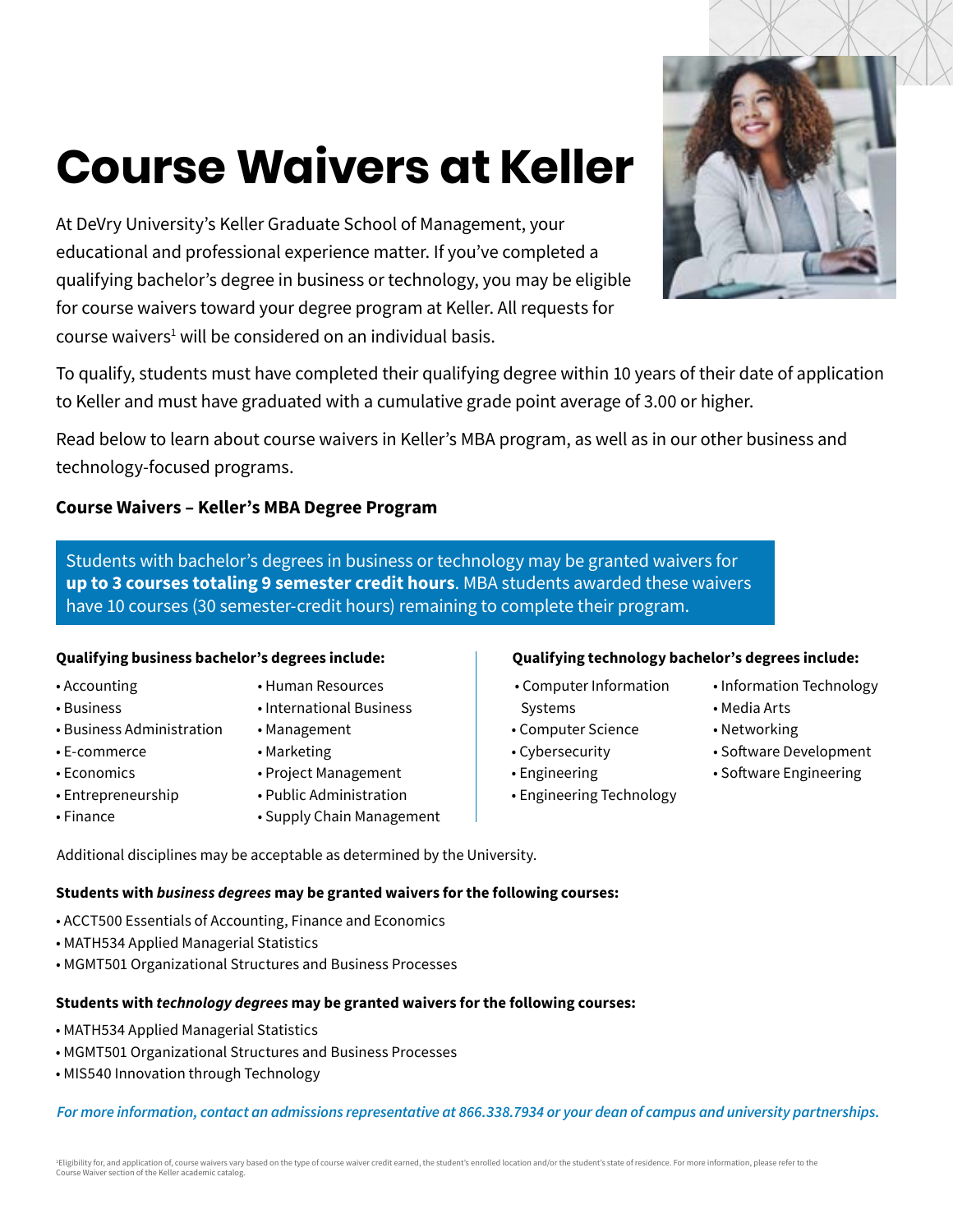# **Course Waivers at Keller**

# **Course Waivers – Keller's Graduate Business Degree Programs**

Students with bachelor's degrees in business may be granted waivers for **up to 3 courses totaling 9 semester-credit hours**. MHRM, MPA and MPM students awarded these waivers have 10 courses (30 semester-credit hours) remaining to complete their programs.

#### **Qualifying business bachelor's degrees include:**

- Accounting
- Human Resources
- Business
- Business Administration
- E-commerce
- Economics
- Entrepreneurship
- Finance
- 
- International Business
- Management
	- Marketing
	- Project Management
	- Public Administration
	- Supply Chain Management

Additional disciplines may be acceptable as determined by the University.

#### **Students may waive qualifying courses from these Keller programs:**

- Master of Human Resource Management (MHRM)
- Master of Public Administration (MPA)
- Master of Project Management (MPM)

#### **Students may be granted waivers for the following courses:**

- ACCT500 Essentials of Accounting, Finance and Economics
- MATH534 Applied Managerial Statistics
- MGMT501 Organizational Structures and Business Processes

*For more information, contact an admissions representative at 866.338.7934 or your dean of campus and university partnerships.*